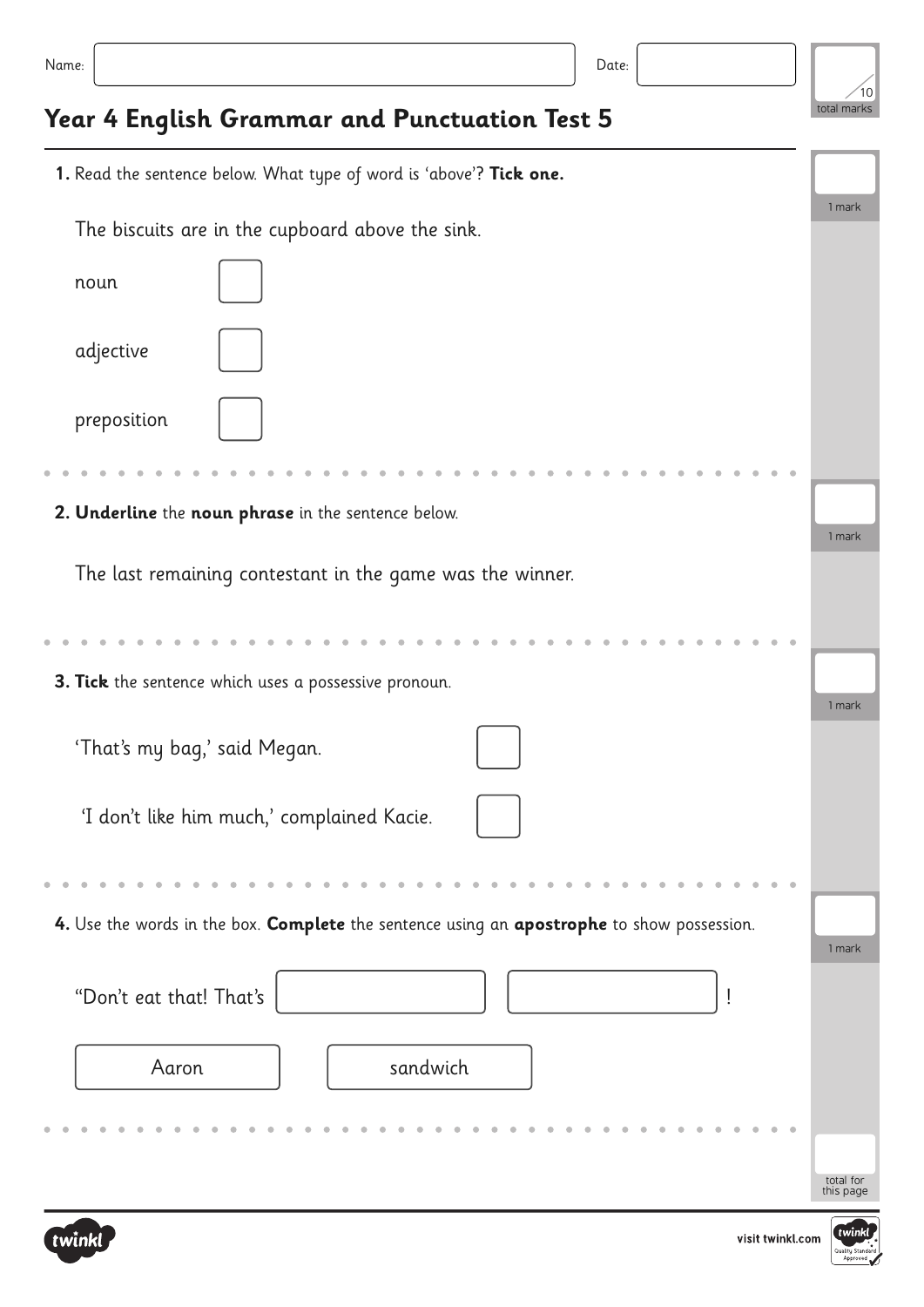**5. Punctuate** the direct speech in the sentence below.

Look out shouted the lifeboat captain You are about to capsize

**6. Rewrite** the sentence below so that it uses a **fronted adverbial.**

We were sleeping peacefully when the earthquake struck.

**7. Complete** the table below. **Tick one box** for each sentence.

| <b>Sentence</b>            | <b>Standard English</b> | Non-standard English |
|----------------------------|-------------------------|----------------------|
| I were hungry.             |                         |                      |
| They were really busy.     |                         |                      |
| You wasn't happy about it. |                         |                      |
| I done that myself.        |                         |                      |

twinkl



total for this page

1 mark

1 mark

1 mark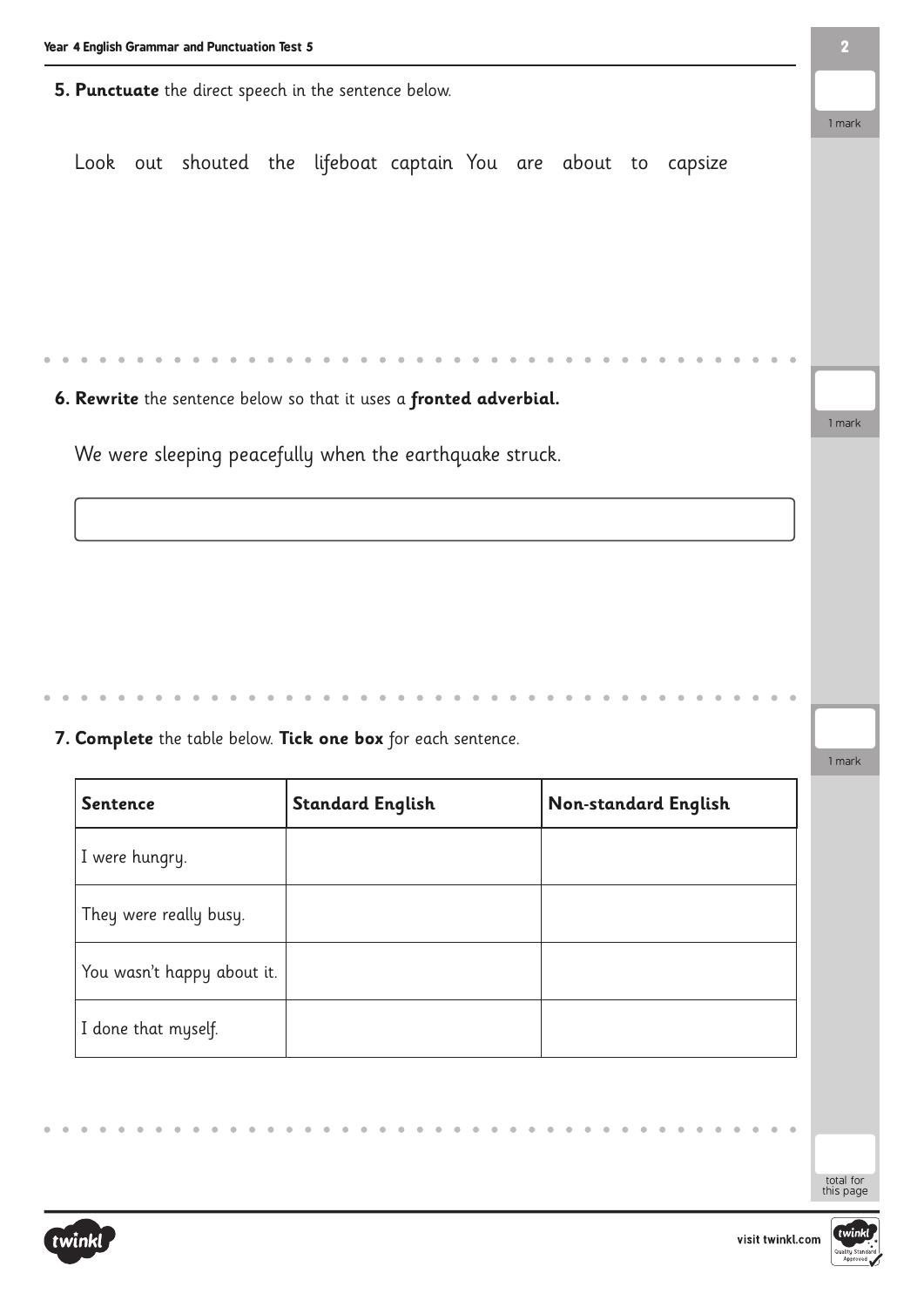| Year 4 English Grammar and Punctuation Test 5                                                | 3      |
|----------------------------------------------------------------------------------------------|--------|
| 8. Choose the appropriate pair of pronouns to complete the passage. Tick one pair.           |        |
| shoulder.<br>The postman picked up the heavy bag and put it on                               | 1 mark |
| was full of Christmas post today.                                                            |        |
| her / It                                                                                     |        |
| his / They                                                                                   |        |
| his / It                                                                                     |        |
|                                                                                              |        |
| 9. Does the underlined word in the sentence below show plural or possession? Tick one.       | 1 mark |
| The witch's cauldron boiled and bubbled.                                                     |        |
| Pural                                                                                        |        |
| Possession                                                                                   |        |
|                                                                                              |        |
| 10. Circle the fronted adverbial in this sentence.                                           |        |
|                                                                                              | 1 mark |
| Patiently, the teacher waited for the class to stop walking so he could begin the<br>lesson. |        |
|                                                                                              |        |
|                                                                                              |        |
|                                                                                              |        |
|                                                                                              |        |
|                                                                                              |        |
|                                                                                              |        |
|                                                                                              |        |
|                                                                                              |        |

\*\*END OF TEST\*\*





total for<br>this page